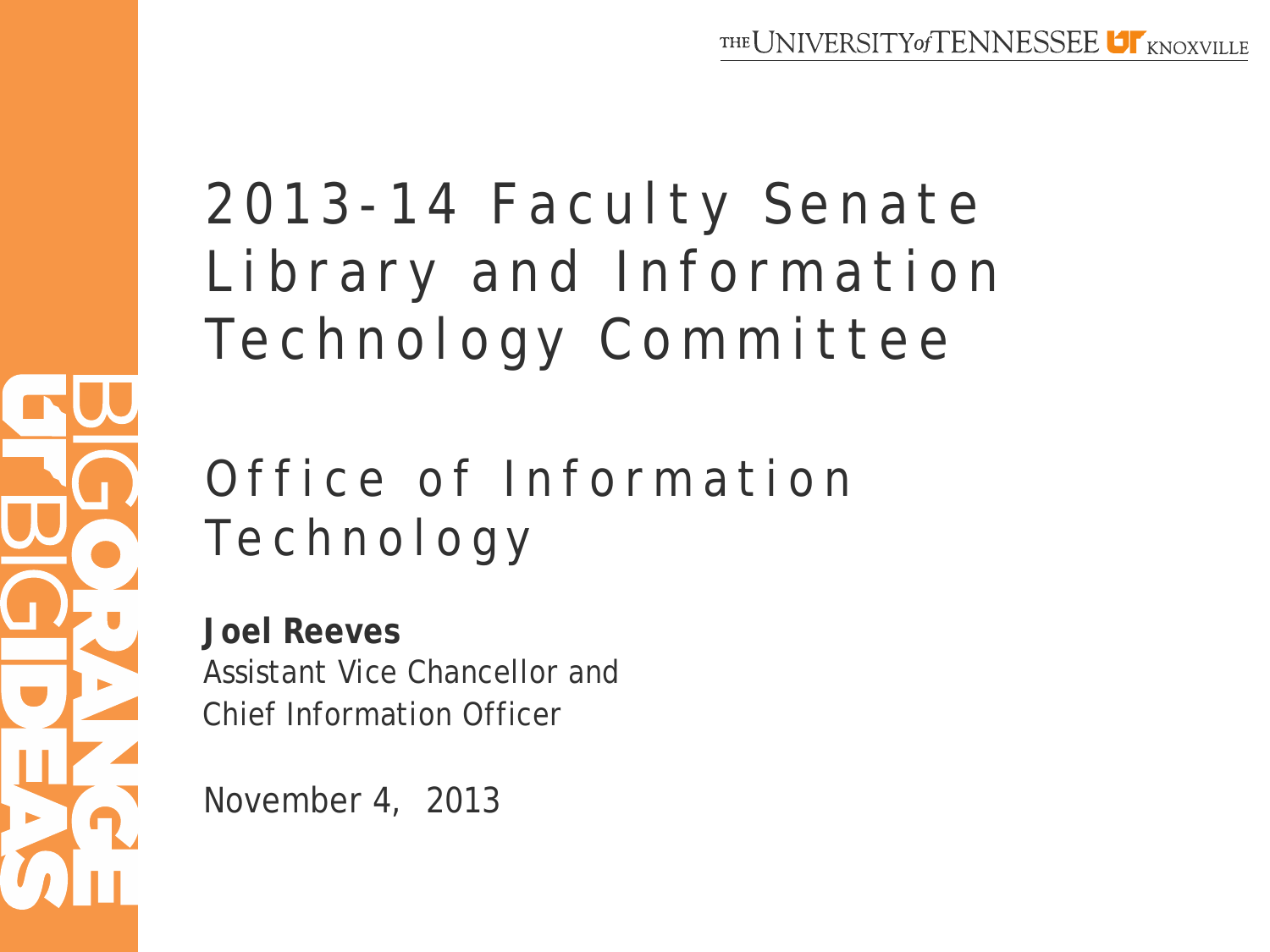# OIT Customer Satisfaction Survey 2013

| <b>Overall Satisfaction</b> |      |        |      |       |  |  |  |
|-----------------------------|------|--------|------|-------|--|--|--|
|                             | 2012 |        | 2013 |       |  |  |  |
|                             | Mean | Count  | Mean | Count |  |  |  |
| Student                     | 3.86 | 2387*  | 3.97 | 1954* |  |  |  |
| Faculty                     | 3.97 | 555    | 3.97 | 428   |  |  |  |
| <b>Staff</b>                | 4.14 | 1179   | 4.06 | 1008* |  |  |  |
| Retired                     |      |        | 4.25 | 63    |  |  |  |
| Overall                     | 3.96 | 4121 * | 4.00 | 3453* |  |  |  |

\* Differs significantly from previous year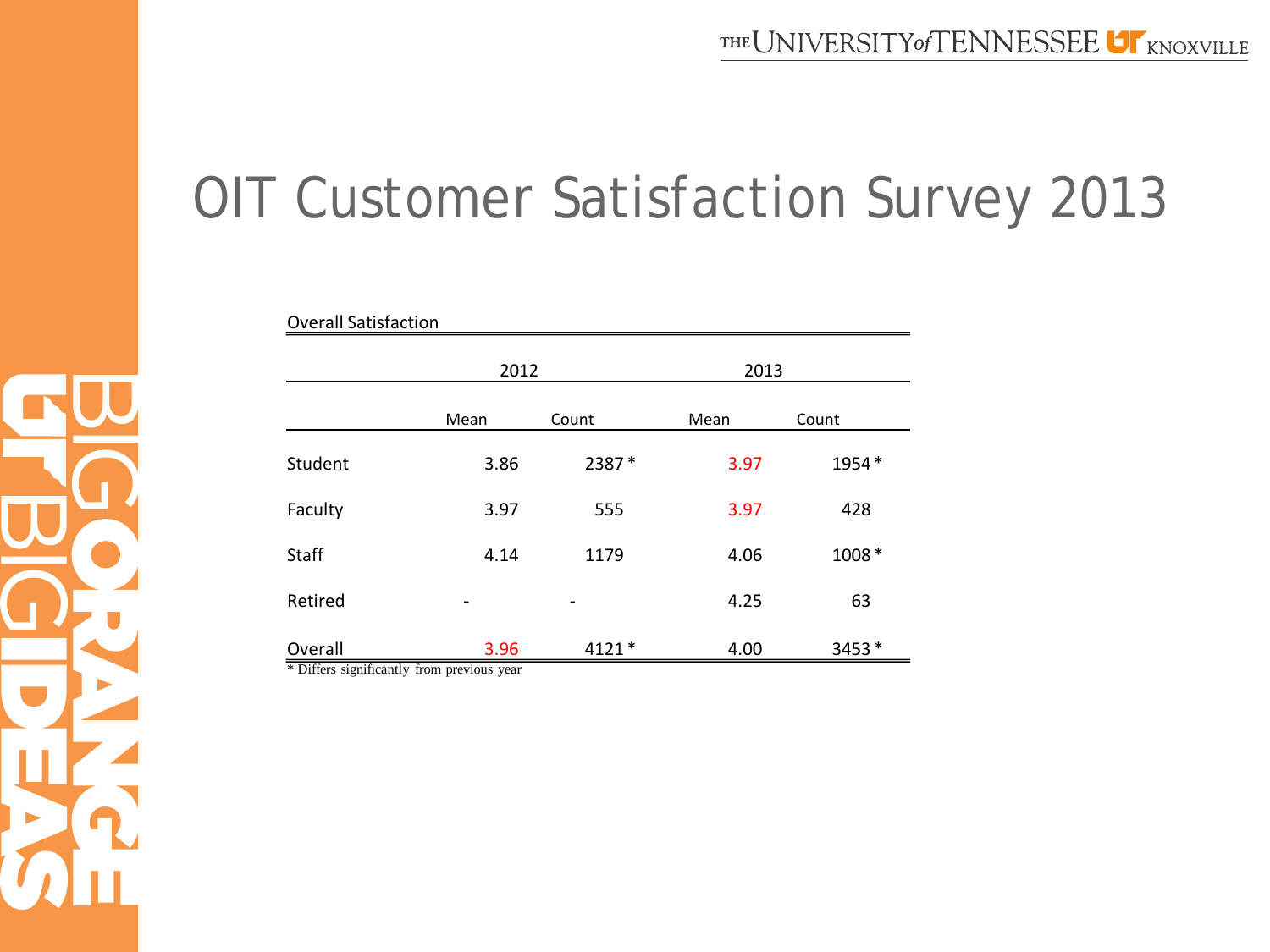#### Faculty Responses 2013 – Significant Usage

| <b>Services Used by Faculty</b>   | Year | <b>Usage</b>         |       | <b>Often</b> | <b>Importance</b> | <b>Satisfaction</b> |             |        |
|-----------------------------------|------|----------------------|-------|--------------|-------------------|---------------------|-------------|--------|
|                                   |      | <b>Count Percent</b> |       |              | <b>Mean</b>       | <b>Mean</b>         | <b>Mean</b> |        |
| Electronic mail (Tmail, Exchange) | 2012 | 533                  | 95.9% |              | 4.85              | 4.91                | 4.31        |        |
|                                   | 2013 | 404                  | 94.4% |              | 4.90              | 4.89                | 4.38        |        |
| Wireless network environment on   | 2012 | 456                  | 81.8% |              | 4.32              | 4.79                | 4.21        |        |
| campus                            | 2013 | 386                  | 90.2% | $\ast$       | 4.51              | 4.87                | 4.41        | $\ast$ |
| OIT HelpDesk – one place to       | 2012 | 452                  | 81.4% |              | 1.77              | 4.47                | 4.49        |        |
| contact for questions regarding   | 2013 | 356                  | 83.2% |              | 1.73              | 4.51                | 4.44        |        |
| technology on campus              |      |                      |       |              |                   |                     |             |        |
| Online@UT (Blackboard)            | 2012 | 365                  | 65.8% |              | 3.63              | 4.46                | 3.86        |        |
| (previously Online@UT)            | 2013 | 302                  | 70.6% |              | 3.83              | 4.53                | 3.98        |        |
| (Blackboard) and/or               |      |                      |       |              |                   |                     |             |        |
| LiveOnline@UT virtual classroom   |      |                      |       |              |                   |                     |             |        |
| environment support)              |      |                      |       |              |                   |                     |             |        |
| Banner/MyUTK                      | 2012 |                      |       |              |                   |                     |             |        |
|                                   | 2013 | 269                  | 62.9% |              | 3.32              | 4.37                | 3.67        |        |
| Help with troubleshooting and     | 2012 | 331                  | 59.6% |              | 1.67              | 4.62                | 4.43        |        |
| resolving computer issues         | 2013 | 257                  | 60.0% |              | 1.66              | 4.51                | 4.49        |        |
| Exchange calendars                | 2012 | 227                  | 40.9% |              | 4.65              | 4.71                | 4.40        |        |
|                                   | 2013 | 197                  | 46.0% |              | 4.65              | 4.40                | 4.46        |        |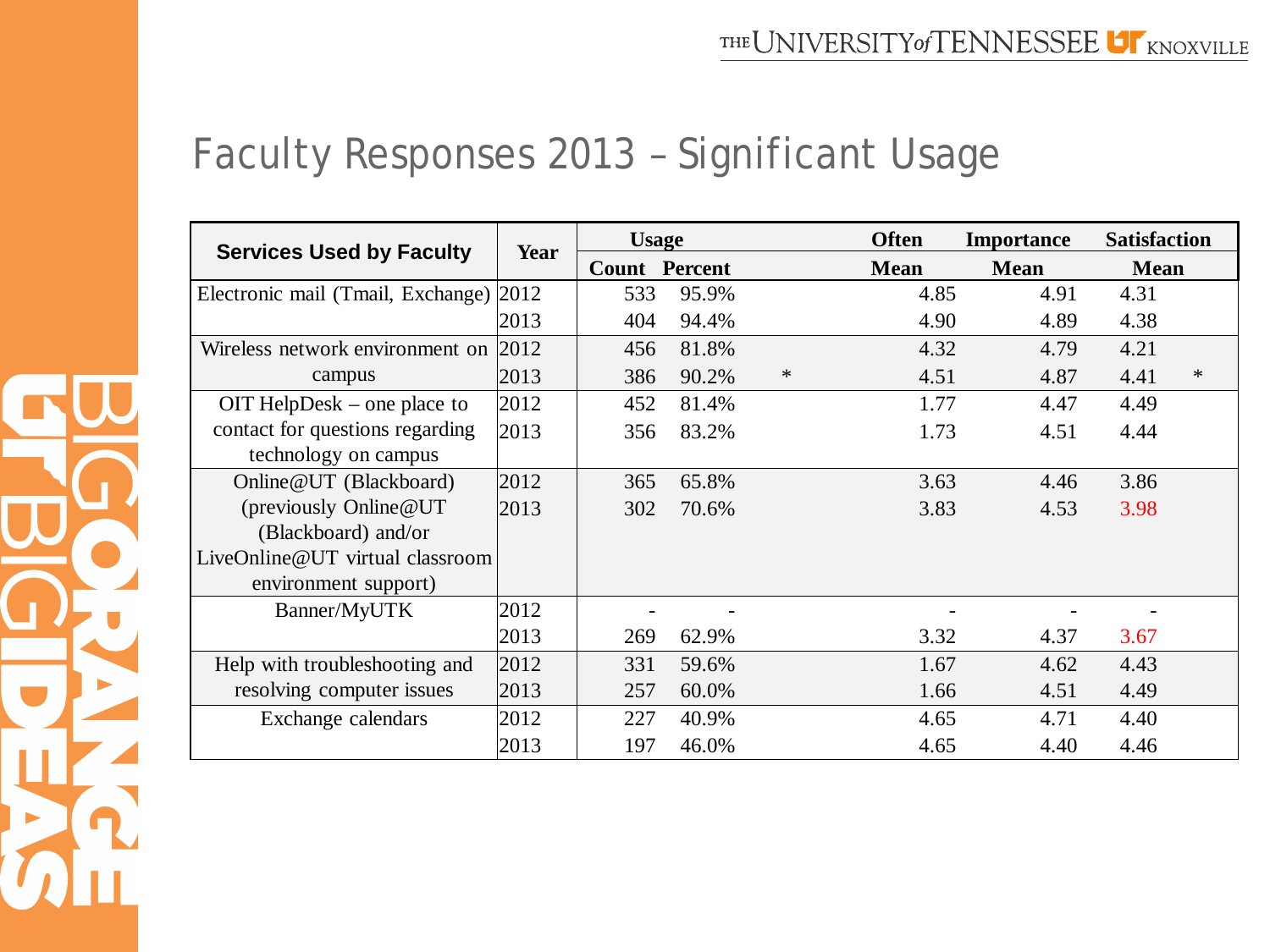## Faculty Responses 2013 – Significant Usage

- Blackboard split survey question in 2013 between Online and LiveOnline
- Banner/MyUTK

- **More Content**
- **Reliability**
- **Navigation**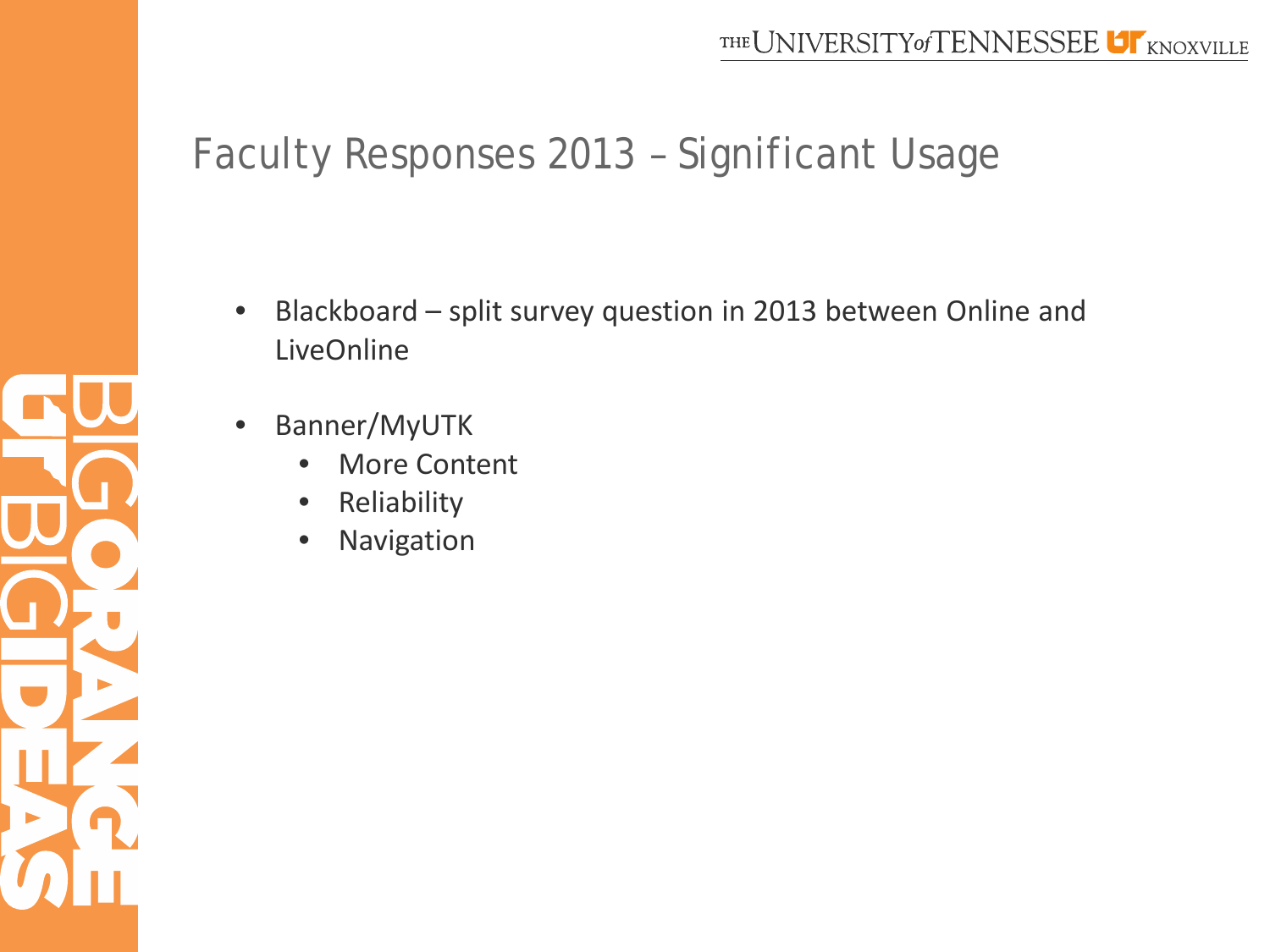#### Faculty Responses 2013 – Moderate Usage

|                                        | Year | <b>Usage</b>         |       |        | <b>Often</b> | Importance  | <b>Satisfaction</b> |        |
|----------------------------------------|------|----------------------|-------|--------|--------------|-------------|---------------------|--------|
| <b>Services Used by Faculty</b>        |      | <b>Count Percent</b> |       |        | <b>Mean</b>  | <b>Mean</b> | <b>Mean</b>         |        |
| UT System Services (IRIS, ANDI, 2012)  |      | 159                  | 28.6% |        | 3.56         | 4.49        | 3.47                |        |
| TERA) (previously Enterprise           | 2013 | 150                  | 35.0% | $\ast$ | 3.09         | 4.31        | 3.78                | $\ast$ |
| systems and applications               |      |                      |       |        |              |             |                     |        |
| (SAP/IRIS, ANDI, Banner))              |      |                      |       |        |              |             |                     |        |
| Online and face-to-face workshops 2012 |      | 172                  | 31.0% |        | 1.38         | 4.07        | 4.24                |        |
| on different technologies and          | 2013 | 125                  | 29.2% |        | 1.31         | 3.91        | 4.04                | $\ast$ |
| software                               |      |                      |       |        |              |             |                     |        |
| Web environments for sharing           | 2012 | 129                  | 23.2% |        | 3.05         | 4.06        | 3.71                |        |
| content and collaborating              | 2013 | 100                  | 23.4% |        | 2.80         | 3.95        | 3.84                |        |
| (SharePoint, Online@UT Blogs)          |      |                      |       |        |              |             |                     |        |
| and Wikis)                             |      |                      |       |        |              |             |                     |        |
| LiveOnline@UT (Blackboard              | 2012 |                      |       |        |              |             |                     |        |
| Collaborate) virtual classroom         | 2013 | 91                   | 21.3% |        | 2.40         | 4.02        | 3.85                |        |
| environment support                    |      |                      |       |        |              |             |                     |        |
|                                        |      |                      |       |        |              |             |                     |        |
| On-site video or audio streaming       | 2012 | 82                   | 14.8% |        | 2.06         | 4.04        | 4.05                |        |
| services for live or archived          | 2013 | 86                   | 20.1% | $\ast$ | 1.95         | 3.77        | 4.14                |        |
| viewing                                |      |                      |       |        |              |             |                     |        |
| T-storage/online file storage          | 2012 |                      |       |        |              |             |                     |        |
|                                        | 2013 | 78                   | 18.2% |        | 3.21         | 4.16        | 3.99                |        |
| Help with conducting                   | 2012 | 99                   | 17.8% |        | 1.95         | 4.54        | 4.04                |        |
| research/using research software       | 2013 | 76                   | 17.8% |        | 1.81         | 4.08        | 3.86                |        |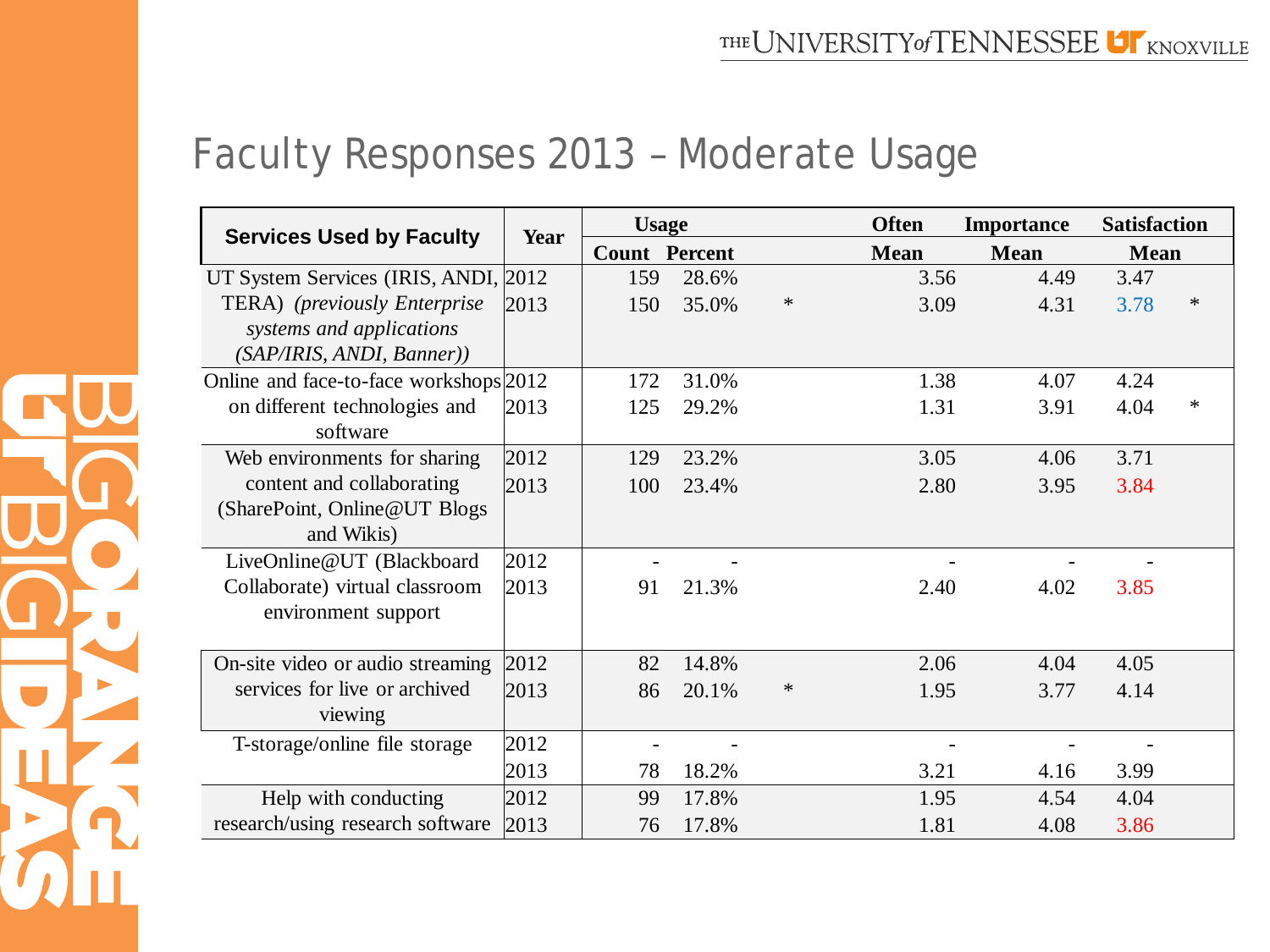### Faculty Responses 2013 – Moderate Usage

- Web Environments Blackboard, Sharepoint, other?
- **LiveOnline** 
	- Considering alternatives chargeback?
- Help conducting research/using research software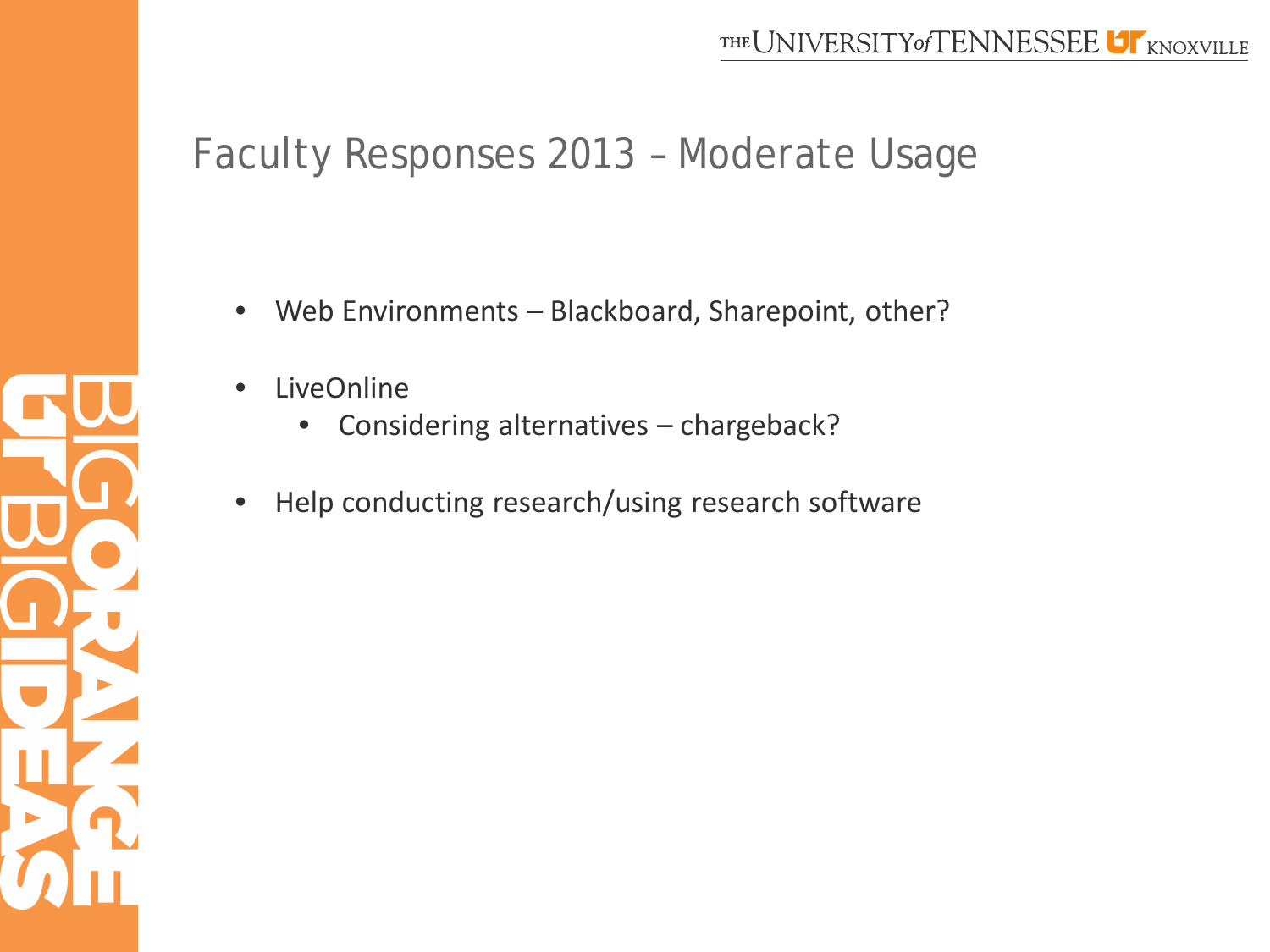# Faculty Responses 2013 – Low Usage

| <b>Services Used by Faculty</b>          | Year | <b>Usage</b> |                      | <b>Often</b> | <b>Importance</b> | <b>Satisfaction</b> |
|------------------------------------------|------|--------------|----------------------|--------------|-------------------|---------------------|
|                                          |      |              | <b>Count Percent</b> | <b>Mean</b>  | <b>Mean</b>       | <b>Mean</b>         |
| Digitization of text, slide, audio       | 2012 | 83           | 15.0%                | 1.54         | 4.09              | 4.25                |
| and video content as well as CD          | 2013 | 63           | 14.7%                | 1.57         | 3.97              | 4.16                |
| and DVD duplication for academic         |      |              |                      |              |                   |                     |
| use                                      |      |              |                      |              |                   |                     |
| Apps@utk.edu                             | 2012 |              |                      |              |                   |                     |
|                                          | 2013 | 60           | 14.0%                | 2.61         | 4.02              | 3.96                |
| Individual assistance with creating 2012 |      | 77           | 13.9%                | 1.44         | 4.22              | 4.43                |
| online course materials, podcasts, 2013  |      | 49           | 11.4%                | 1.60         | 4.13              | 4.21                |
| etc.                                     |      |              |                      |              |                   |                     |
| Scanning/scoring Scantron test           | 2012 | 52           | 9.4%                 | 1.98         | 4.40              | 4.25                |
| forms                                    | 2013 | 48           | 11.2%                | 2.08         | 4.48              | 4.40                |
| Public computing labs for teaching 2012  |      | 45           | 8.1%                 | 2.24         | 4.00              | 3.84                |
| (Commons, Presidential Court,            | 2013 | 31           | 7.2%                 | 2.90         | 4.21              | 4.14                |
| HSS 201-202, A&A 345, Perkins            |      |              |                      |              |                   |                     |
| $208 - 209$                              |      |              |                      |              |                   |                     |